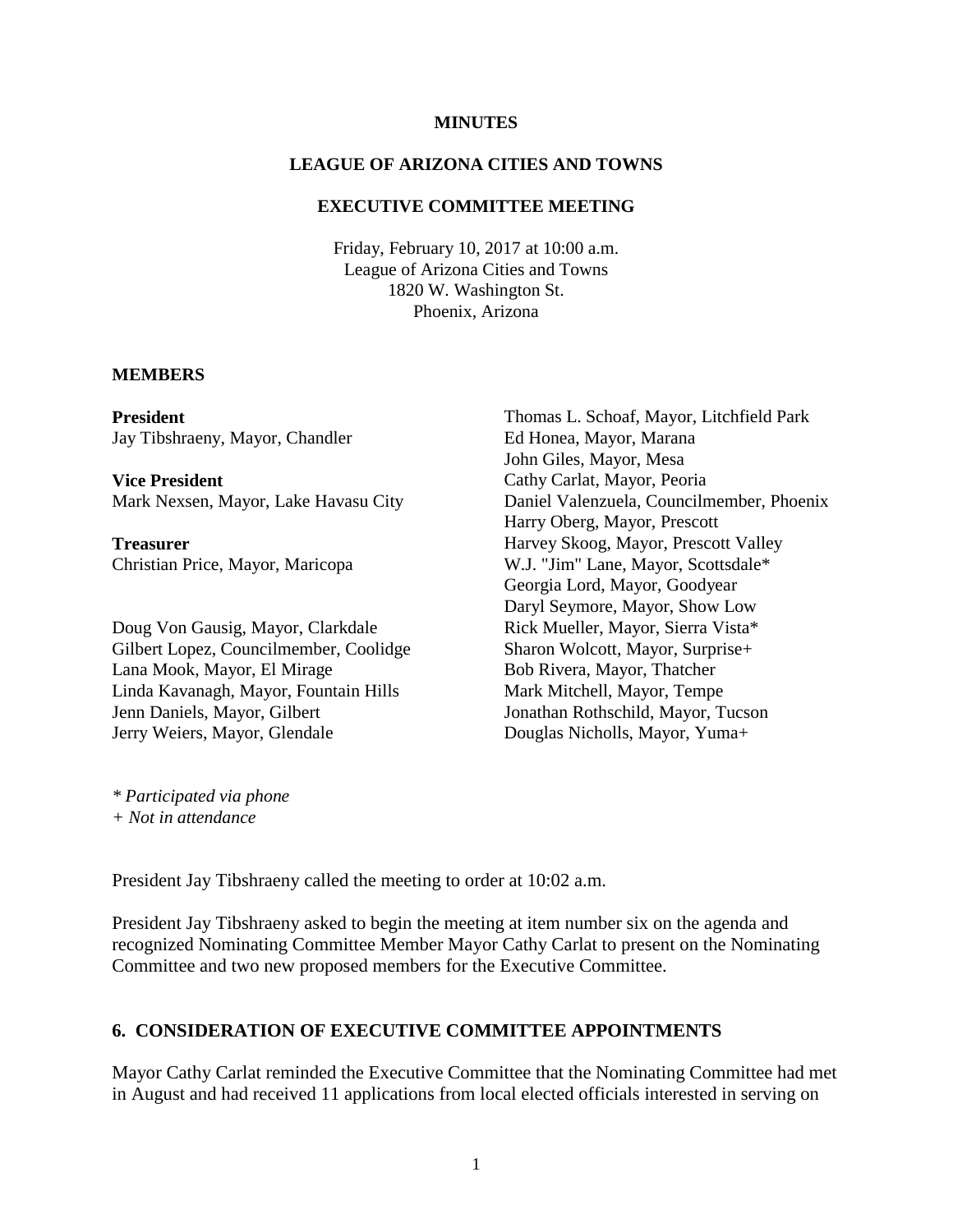the League Executive Committee. At the time, only one seat was open and it was the decision of the Nominating Committee to nominate Mayor Jenn Daniels of Gilbert to fill that seat. She was later elected in the Annual Business Meeting. Mayor Carlat also indicated that at the time the Nominating Committee was aware of two seats that may be open due to individuals not seeking re-election in their local government elections. She informed the Executive Committee that the League charter states that the Committee may fill any unexpired terms of members who have left municipal office. She reported the practice is typically to fill existing vacancies at the February meeting and then to fill any vacancies following the February meeting at the Annual meeting in August. Per the recommendation of the Nominating Committee, she moved to appoint Mayor Harry Oberg of Prescott and Mayor Georgia Lord of Goodyear to fill the unexpired terms of Mayor Kenny Evans from Payson and Councilmember Gilbert Lopez of Coolidge. Mayor Bob Rivera seconded the motion and it carried unanimously.

President Tibshraeny welcomed the new members to the Committee.

## **1. REVIEW AND ADOPTION OF MINUTES**

Mayor Mark Nexsen moved to approve the minutes of the November 4, 2016 Executive Committee Meeting; Mayor Jonathan Rothschild seconded the motion and it carried unanimously.

# **2. LEGISLATIVE POLICY DISCUSSION AND UPDATE**

## • **Governor's Proposed Budget**

President Jay Tibshraeny welcomed League Executive Director Ken Strobeck to provide the Executive Committee Legislative Update.

League Executive Director Strobeck informed the Executive Committee that the Legislature had been in session for one day past a month and notified them of upcoming deadlines at the Legislature. Mr. Strobeck then provided an update on Governor Doug Ducey's proposed budget.

Mr. Strobeck informed the Executive Committee that Governor Ducey's proposed budget continues to include the \$96 million sweep in the Highway User Revenue Fund. He reminded the Committee that last year included a \$30 million increase for local transportation projects; however, that money was appropriated as one-time and is not included in this year's proposed budget. Additionally, he indicated that several legislators were upset with the continuation of the HURF sweep, however, it would remain to be seen what the final sweep was as the budget continues into discussion.

Mr. Strobeck also informed the Executive Committee that while not explicitly within the proposed budget, he wanted to point out that the assessment for operations for the Department of Revenue would likely increase. Last year, cities and towns paid close to \$10 million for the work DOR does on behalf of cities and towns. However, now that DOR is collecting revenue for all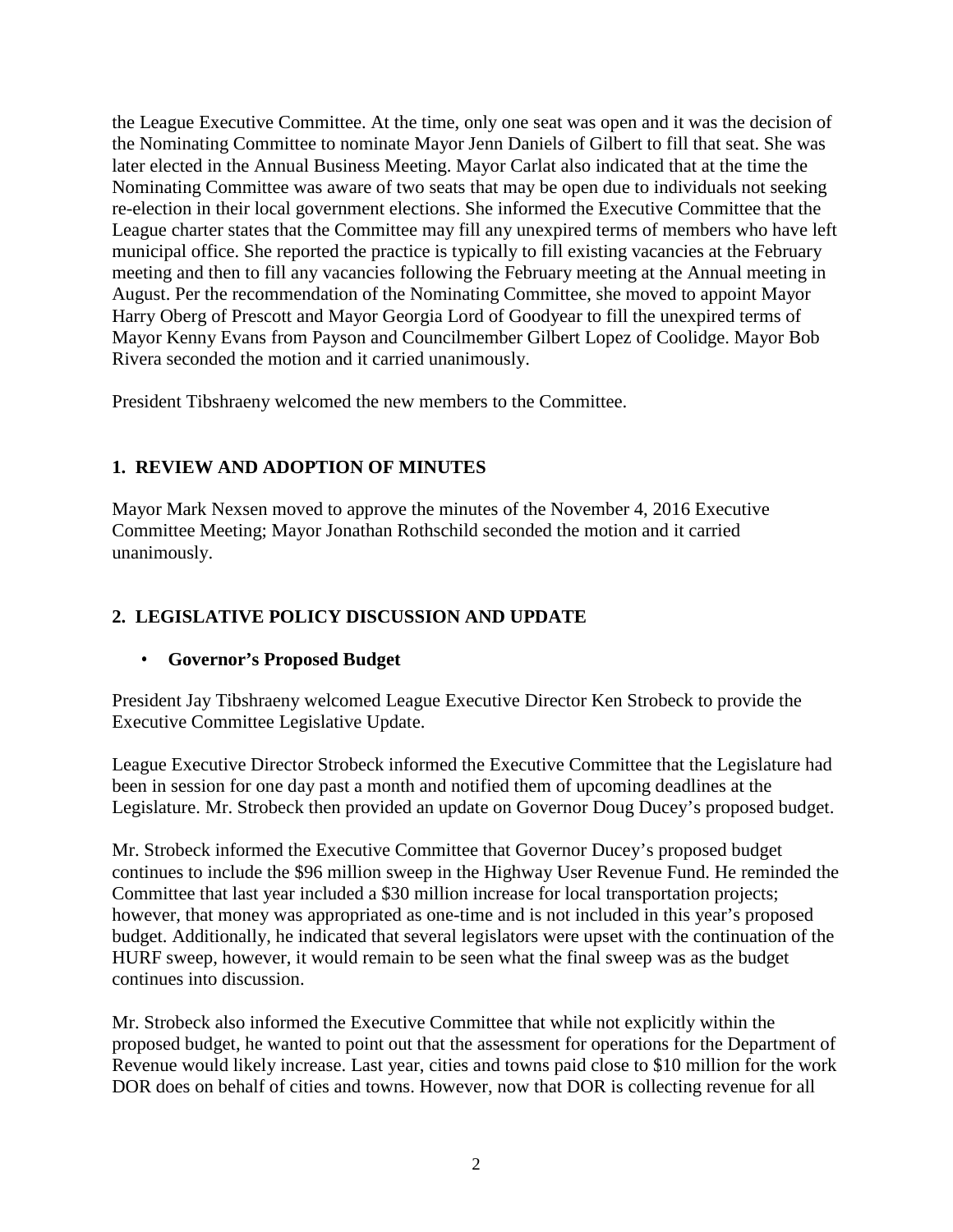cities and towns, the percentage of the cost has increased and will likely be close to more than \$11 million.

Additionally, Mr. Strobeck discussed with the Executive Committee the proposal from the Arizona Board of Regents which would allow state universities to recapture the Transaction Privilege Tax they pay the state, including the shared revenue portion, and use it for bonding, general operations and student aid. He informed the Committee that the proposal would take approximately \$30.3 million in state tax and approximately \$6.5 million in shared revenue for use by the universities. Mr. Strobeck indicated that this proposal breaches the State Shared Revenue distribution formula which has been in place regarding TPT for more than 70 years and cautioned the Committee that if this proposal were to follow through, there would be no precedent to prevent community colleges, K-12 education and other public entities from proposing to recapture a portion of TPT through this process. He said a League resolution had been drafted to formalize our opposition to the proposal and he informed the Committee that the body could consider passing the resolution on the particular matter.

Mayor Giles questioned whether there were legal protections in the existing State Shared Revenue formula, citing Proposition 108, which states that 2/3 majority needs to vote in order to change the formula. The Executive Committee discussed the potential of including language about Proposition 108 within the resolution and it was determined that language about Proposition 108 and its potential legal ramifications should be added to the current proposition. Mayor Doug Von Gausig moved to approve the resolution with the amended language; Mayor Cathy Carlat seconded the motion and it carried unanimously.

Executive Director Strobeck then welcomed League Legislative Director Patrice Kraus to provide updates on additional bills.

### • **Construction Sales Tax**

Legislative Director Kraus began by informing the Committee about the Transaction Privilege Tax (TPT) reform bill that had been dropped the day prior, House Bill 2521. She said that the bill's language eliminates prime contracting except for highway, street and bridge construction and that all local assessed construction tax would be eliminated, replacing prime contracting with retail tax on materials. Ms. Kraus noted that based on the analysis done by the construction sales tax taskforce, the League estimates the loss to the state general fund to be in excess of \$150 million dollars and the loss of local construction tax as being somewhere between \$120 and \$140 million dollars. She also informed the Committee that the JLBC is working on a fiscal note and the League is anxious to see if it draws similar conclusions regarding the impact on state and local revenues.

### • **Other Major Bills**

Ms. Kraus then discussed bills related to Communities Facilities Districts. She reminded the Executive Committee that the development community had brought forth a bill the year prior that would have taken away municipal authority in the formation of financing districts. This year, two bills had been introduced on the matter of CFDs, one by the same group of individuals from the development community and another by the homebuilding community.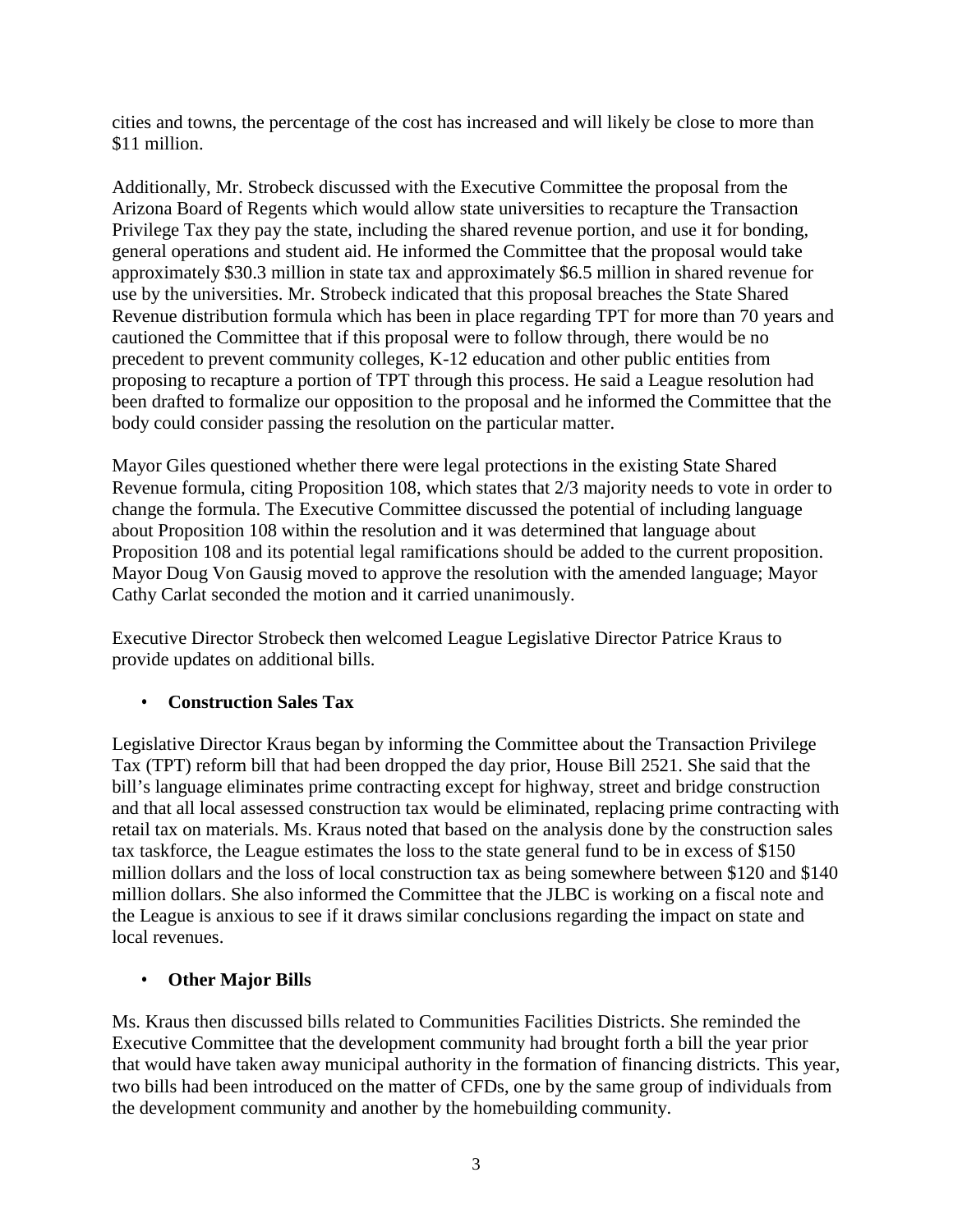Ms. Kraus then discussed House Bill 2213, which addresses modifications to the Government Property Lease Excise Tax (GPLET) statutes. As with CFDs, she recognized that not every community uses this mechanism, but that it is one of the only economic development tools currently available to municipalities. She informed the Committee that the bill contained four elements: a grandfathering clause that indicates that some projects cannot be grandfathered under the rules that were in place prior to 2010; a definition change on the terms "slum" and "blight,"; requirement of payment during the 8-year abatement period; and a general recommendation regarding the calculation of collections and distribution and reporting of GPLET revenues. Ms. Kraus said that the proposed bill would render the current program virtually useless and that the League had expressed concerns to the bill's sponsor. She also indicated that the development community is generally opposed to this bill and that might indicate that it will have trouble.

The Executive Committee questioned the change of definition in regards to the phrases, with Ms. Kraus clarifying that the language would make it more restrictive and that there was a provision that this language would need to be re-considered every five years. Many members of the Committee expressed great concern with this bill, citing specific examples of GPLET having been used within their own municipalities. Ms. Kraus informed the board that she was confident they could kill this bill. It was asked if the Legislative Staff could put together a 1-page sheet that includes all of the benefits of GPLET.

Ms. Kraus then welcomed League Legislative Associate Alex Vidal to present on presumption bills.

Legislative Associate Vidal reminded the Executive Committee that the workers' compensation system provides benefits to workers injured on the job or off the job due to factors arising from their employment. A presumption of compensability establishes that a certain condition is presumed to be the result of one's employment. Mr. Vidal informed the Executive Committee that firefighters had submitted a proposal to expand the list of existing presumptions to include 12 new cancers, along with another bill adding heart disease conditions that are presumed to arise out of employment as a firefighter. He said the League had questioned a related proposal that was submitted to a legislative study committee in December and we had tried to work with firefighters to negotiate a compromise. The negotiations broke down and now both bills establish presumption of compensability for the new cancers and heart disease. Mr. Vidal informed the Executive Committee that the League had been officially neutral on the bills but expressed concerns about how the bills were drafted.

Answering questions from the Executive Committee, Mr. Vidal informed the group that the burden of proof would now be upon the city or town to prove that the individual had not developed a disease through factors of their employment. Currently, the burden is upon the individual to prove that these employment factors caused the disease. Because the burden of proof had laid on the individual previously, it is difficult to determine a potential cost if this bill is to pass, as currently only claims move forward once they have been proven and in the proposed, all claims would move forward until proven otherwise. Additionally, Mr. Vidal told the Executive Committee that the language within the bill could be read to understand that these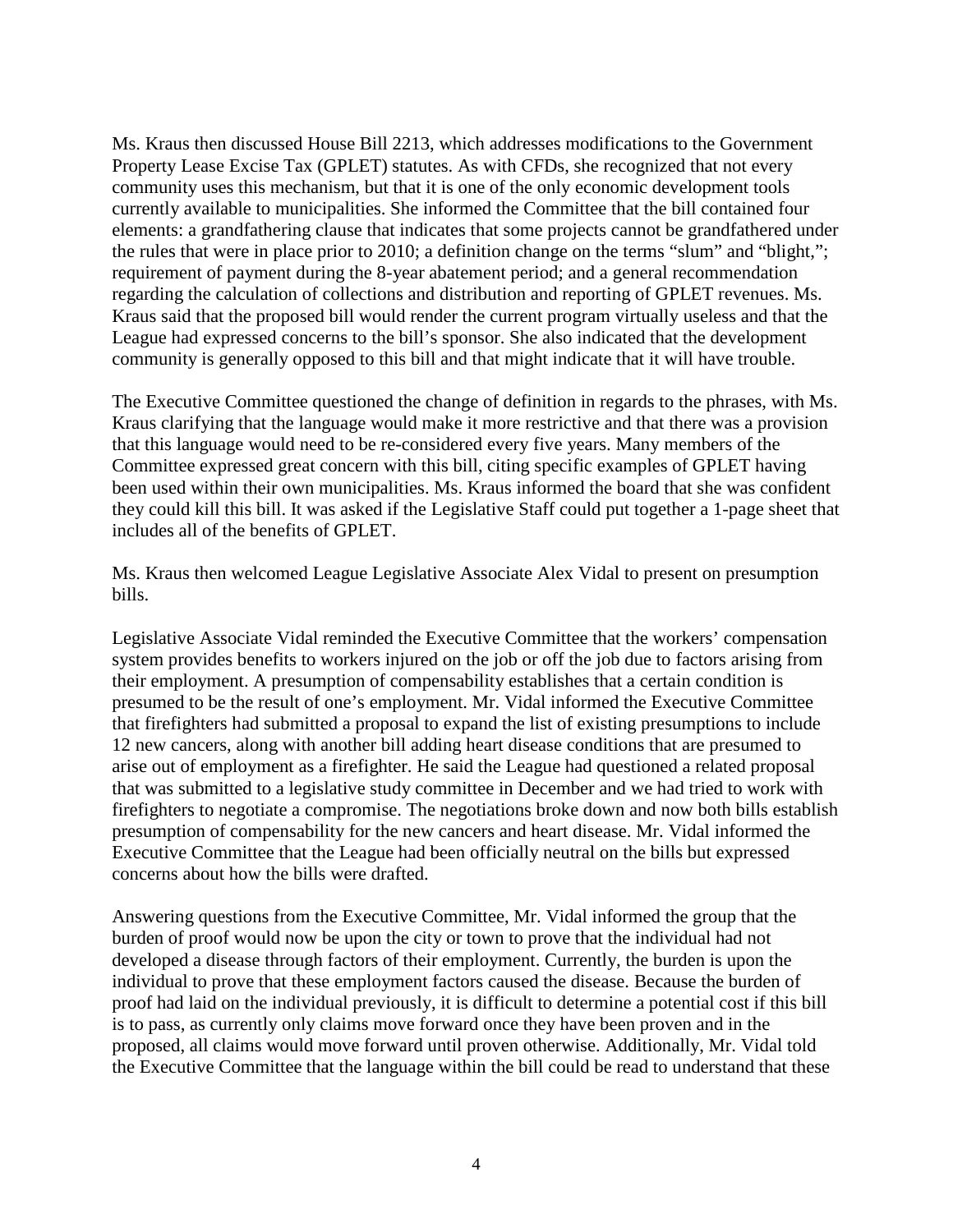presumptions might apply to all firefighters and that he could look into finding out how that applied to volunteer firefighters.

Members of the Executive Committee asked for clarification on the League's stance on the bill and if neutral was the right way to proceed. Additionally, it was clarified that this issue is referenced in two separate bills – one as relating to the 12 new types of cancer and one as relating to heart disease. Phoenix Councilmember Daniel Valenzuela asked to discuss these bills as separate and encouraged the Committee to seek further information before determining an opposition or support of either bill. Members of the Committee discussed concerns with both bills, particularly the one as it relates to heart disease, as not enough information was provided to determine what potential conditions could ultimately fall under that category. President Tibshraeny asked the members their preference on how to proceed regarding each bill. Mayor Doug Von Gausig moved for the Executive Committee to stand opposed to House Bill 2410, as related to cardiac presumptions. Mayor Harry Oberg seconded and the motion carried. The Committee directed League Legislative Staff to continue as neutral regarding the cancer presumption bill, but with the efforts to seek more information so an informed decision could be made at a later date.

League Legislative Associate Tom Savage provided the Executive Committee an overview on two "small cell" bills working their way through the Legislature. He noted that small cells are a prevalent issue at the Legislature along with other states that are considering similar legislation. Legislative Associate Savage first discussed Senate Bill 1214, which would allow cable companies to deploy small cell technologies, allowing them to attach to utility poles and through fiber optic cables to provide wireless connectivity where wireless providers are able to provide or install their own technology to provide this service. The League supported this bill through negotiations with Cox Communications; however, Mr. Savage indicated that there are a few issues still to address in regards to maintaining rights-of-way. He informed the Committee that some companies have certain placements and configurations of poles and cities and towns have the right to maintain infrastructure to push for hiding poles or maintaining aesthetically pleasing rights-of-way.

Additionally, Mr. Savage briefed the Committee on House Bill 2365, informing them that the proponents of this bill were companies in the wireless industry. He indicated that the League had several concerns with legislation as far as the ability for cities to manage their right-of-way. This bill essentially allows all locations in the right-of-way with small cell for little to no coordinating with city as far as placement, which limits the ability for reasonable restrictions on size, placement and concealment. Mr. Savage also informed the Committee that the bill establishes a \$20 fee cap, which is significantly less than what is currently being charged for colocation fees. In addition, there are other concerns regarding insurance indemnification provisions within the bill. He indicated he had originally signed in as neutral on this bill, with understanding that the wireless industry was going to continue negotiations on this bill to address the expressed concerns.

Tempe Mayor Mark Mitchell questioned whether the support of first bill would interfere with the League's mission to maintain local control and discussed the importance of maintaining rights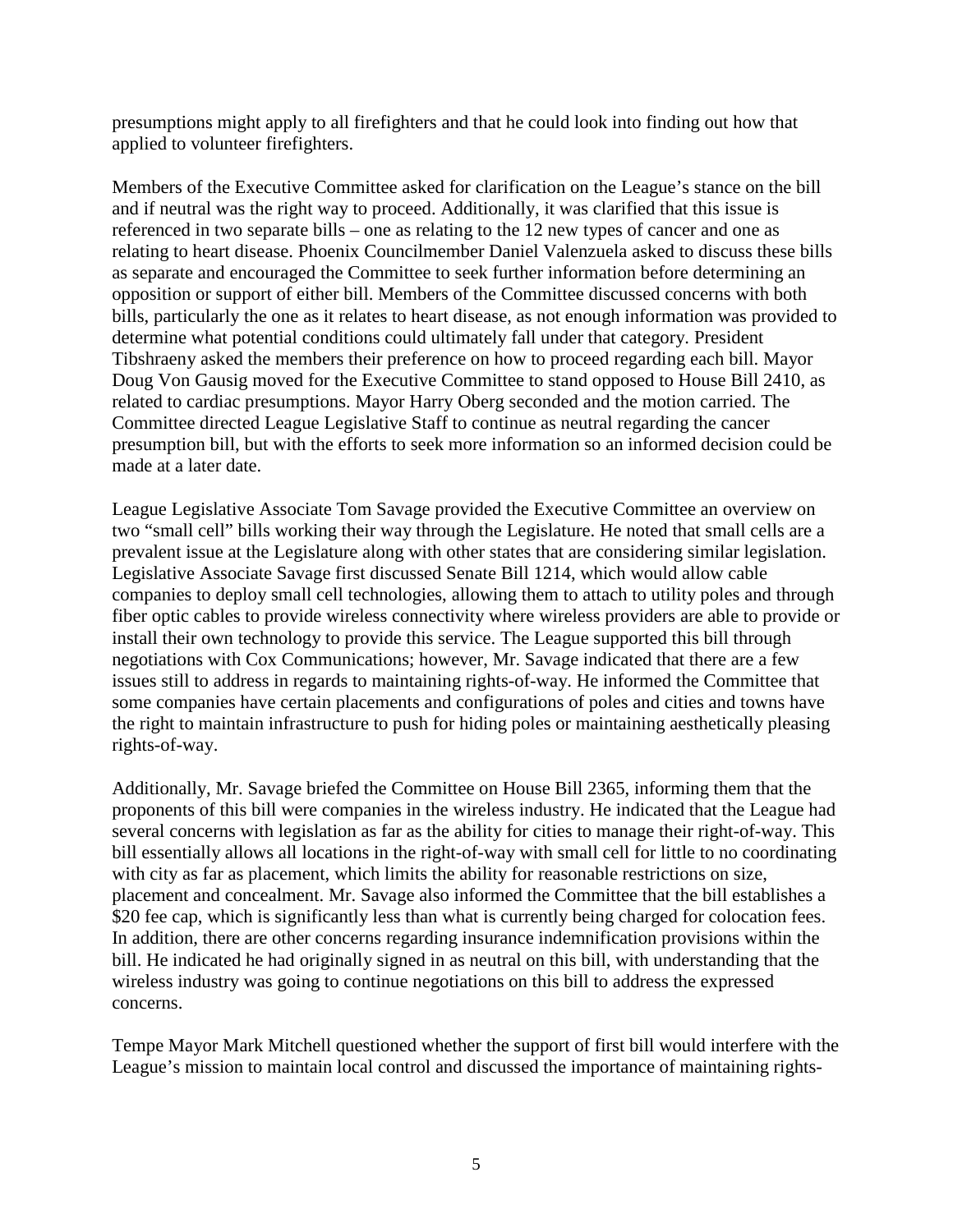of-way. Other members of the Executive Committee also voiced concern regarding the city or town's ability to control the rights-of-way within their communities.

Legislative Director Kraus addressed some of the expressed concerns, informing the Committee that small cell has a lot of support from the Legislature. As many cities want to bring in new technologies and are looking at 5G networks, she indicated it was important to balance finding certainty for the industry as they employ these new technologies. In addition, federal law requires them to be nondiscriminatory in how users of right-of-way are treated. She indicated that attorneys would be going through the bill in a more detailed way to try and figure out how to deploy new technology within communities and still maintain control of rights-of-way.

Gilbert Mayor Jenn Daniels and other members of the Executive Committee also discussed their desire to bring small cell to their communities, citing that many constituents are looking for this technology. She said she would like to be able to see the issues addressed and worked out so that this bill could move forward.

Mr. Savage also informed the Committee that they had asked the wireless industry to consider existing verticality and structures in rights-of-way before putting in new poles. Additionally, he said that in the situation of new utility poles, it would be beneficial to separate out wireless providers and carriers from infrastructure providers as the concern is that an infrastructure provider is going to co-locate the facilitates and then lease them out, which could make it so that there would be no space available on existing utility poles for wireless carriers. Mr. Savage also told the Executive Committee that proponents of the legislation have said they will concede to right-of-way management requests so long as the fee is as close to \$20 as possible.

League Executive Director Ken Strobeck informed the Executive Committee that the League is trying to work with the cable providers on their bill as they are much more willing to accommodate than those from the wireless industry, whose bill is based off of a national legislation model.

Mr. Savage addressed House Bill 2179 which would require review of all city and town Intergovernmental Agreements and would limit IGAs to a maximum duration of eight years. The proposed would require a majority vote by the city/town council to extend the IGA. The Executive Committee indicated they would oppose this bill. He also addressed House Bill 2212 which requires all cities and towns to compile an annual finance report detailing aggregate amount of federal funding they receive. They also would be required to develop a plan in the event of reduced or eliminated federal funding and submit it to the Arizona Department of Revenue. The Executive Committee indicated they would oppose this bill.

Finally, Mr. Savage informed the Committee about a bill proposed by Southwest Gas on behalf of other public service utility groups that would provide relocation costs for utilities to remove facilities from public utility easements in the event that there is prior land right. He indicated that they were negotiating with the utility companies on this bill to address concerns about broad language.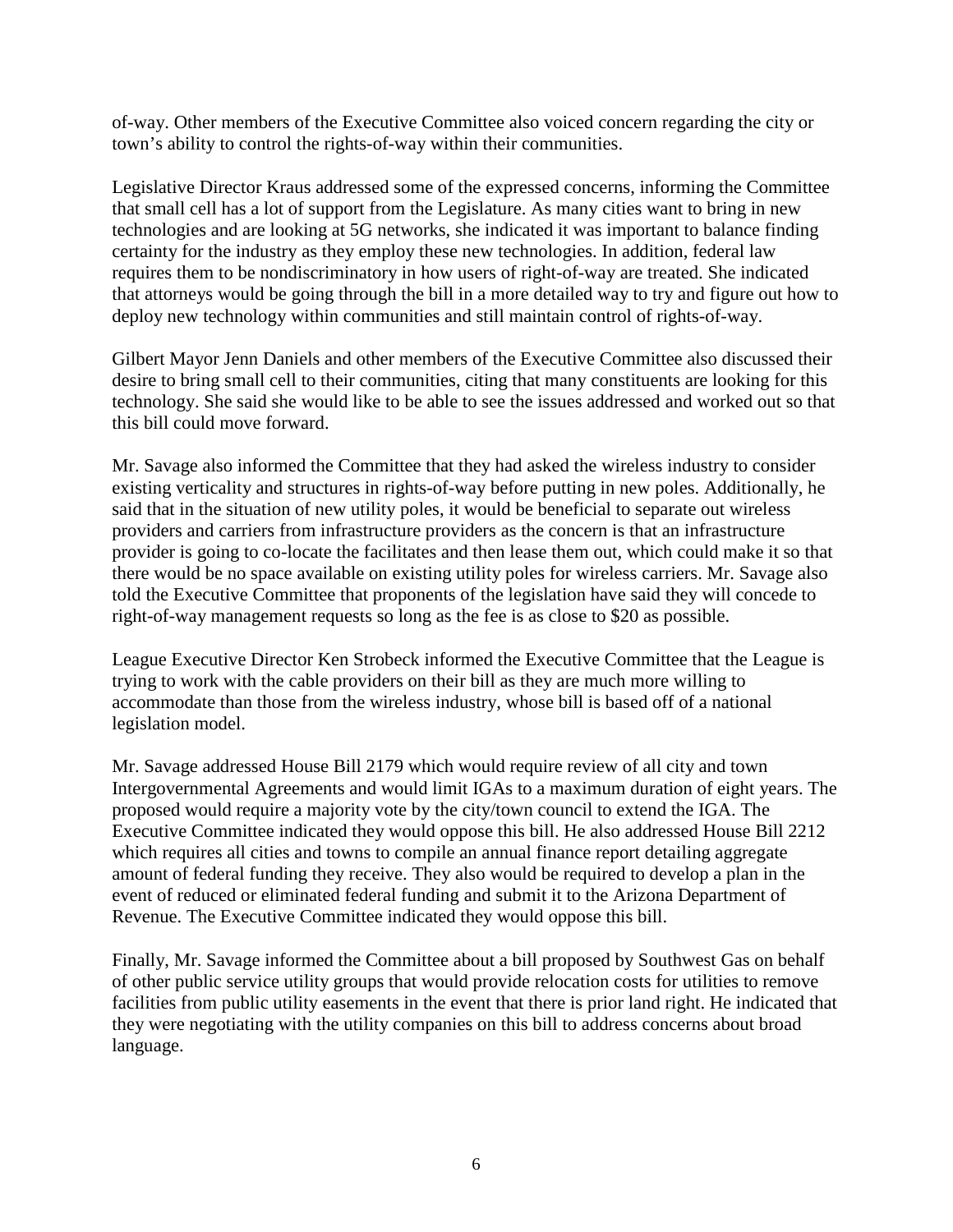Legislative Director Patrice Kraus also addressed the Executive Committee to inform them that House Bill 2143, which would have impacted force account labor and public works employees, was included in the Call for Action section of the League's Legislative Bulletin last week and as a result of action, was held in Committee and would not be moving forward this year.

## • **PSPRS Reform Update**

League Executive Director Mr. Strobeck communicated to the Committee that there had been a meeting the day prior of the PSPRS Board. A vote was conducted in that meeting that would have moved away from the 50/50 contribution split. League proponents discussed their concerns of the vote with members of the labor groups who then followed up with the chairman of the PSPRS Board, where the action was reconsidered. He indicated that this was a positive development for Tier III moving forward.

## **3. SB1487 DEVELOPMENTS**

President Tibshraeny welcomed League General Counsel Christina Estes-Werther.

General Counsel Estes-Werther told the Executive Committee that they were still in litigation involving the complaint issued by Representative Finchem against the City of Tucson on its firearm disposal ordinance.

Ms. Estes-Werther informed the Executive Committee that they had been waiting on the Supreme Court to make a decision to accept jurisdiction of this case, as the Attorney General had filed the special action against Tucson in December. In January, the Supreme Court asked parties whether they should address the constitutionality of the law, with the respective parties responding in a short brief. The Supreme Court then followed up with six additional questions for the parties to address – four of which had to do with constitutionality of the law and the other two about charters, questioning whether Tucson code supersedes the state law.

Ms. Estes-Werther told the Executive Committee that oral arguments were set to be heard on February 28 at the Arizona State University Sandra Day O'Connor College of Law in Downtown Phoenix. Briefs would be due prior, with the parties providing responses to the six questions, in addition to the League filing another amicus.

## **4. TPT IMPLEMENTATION UPDATE**

President Tibshraeny welcomed League Tax Policy Analyst Lee Grafstrom to provide an update on TPT Implementation.

League Tax Policy Analyst Grafstrom gave a brief overview of the work done on the TPT Implementation. He reminded the Executive Committee that in 2012, a taskforce was formed by Governor Brewer to review tax simplification and House Bill 2111 was passed that changed selfcollections for cities to state collections. Working since 2013, the League and city and town staff had worked to ensure certain elements required by cities would be implemented. He informed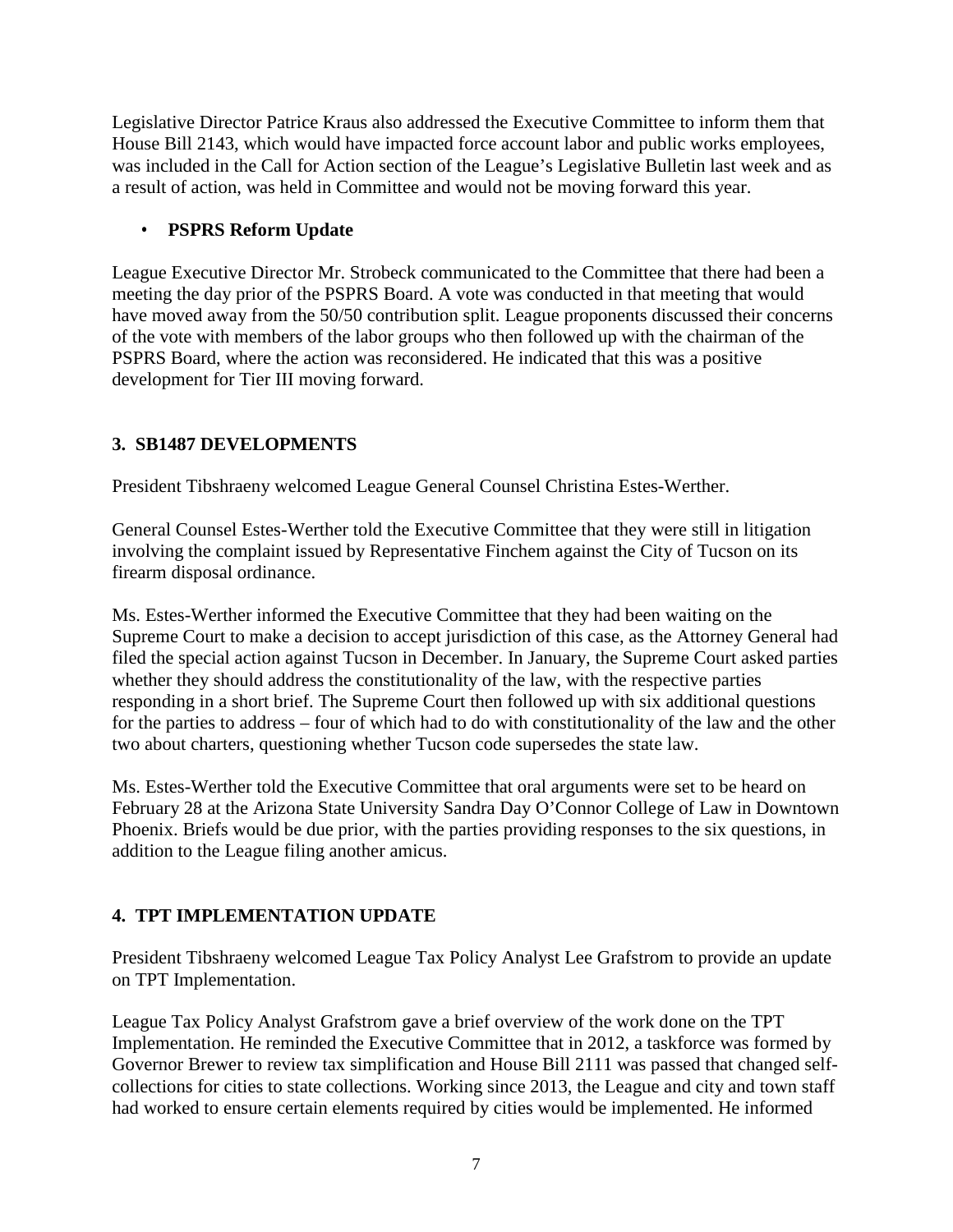the Executive Committee that after several years of work, a system was now in place that captured every piece of data they were hoping to capture, providing reports that are accurate and detailed as cities requested. Mr. Grafstrom informed the Executive Committee that the next steps would involve taxpayer and staff education. He also thanked the city and town staff who had been instrumental in this process.

Mr. Grafstrom said that the last tax return processed by cities and towns would have been December 2016 in terms of collections; anything from January 2017 moving forward would be handled by the Arizona Department of Revenue. Cities and towns will still be able to do audits going forward under the auspices of DOR.

### **5. REPORT FROM BUDGET SUBCOMMITTEE**

President Tibshraeny welcomed Mayor Thomas Schoaf to provide a report from the League Budget Subcommittee.

Mayor Schoaf directed the Executive Committee members to the proposed budget as included in their meeting packets. Mayor Schoaf indicated that the major differences in the budget for the next year were in the areas of salaries and benefits for League employees, stating that the increase is due to the League being at full staff and potentially adding one additional employee. He indicated that benefits were being driven through increase in health insurance.

Mayor Schoaf said that proceeding with this budget, the Committee would be budgeting with a \$33,000 deficit, however, the Subcommittee consistently budgets small amounts of negative revenues each year and typically brings it back every year through League Annual Conference funding and having expenses under what is budgeted to continue to build reserve funding.

Mayor Schoaf also said that the Committee looked at the dues schedule as related to the proposed budget and selected an option that would generate nearly an extra \$100,000 in dues revenue, creating about a 3-5% increase for each city's dues.

Mayor Jonathan Rothschild moved to approve the budget and dues schedule as adopted by the League Budget Subcommittee; Mayor Mark Mitchell seconded the motion and it carried unanimously.

## **7. PUBLIC OPINION SURVEY UPDATE**

President Tibshraeny welcomed League Executive Director Ken Strobeck to provide an update on the League public opinion survey.

League Executive Director Strobeck reminded the Executive Committee that a public opinion survey review committee was created through discussion at a prior Executive Committee meeting. The committee had met to review the draft survey instrument as created by HighGround. The committee made suggested changes and revised version of the survey was